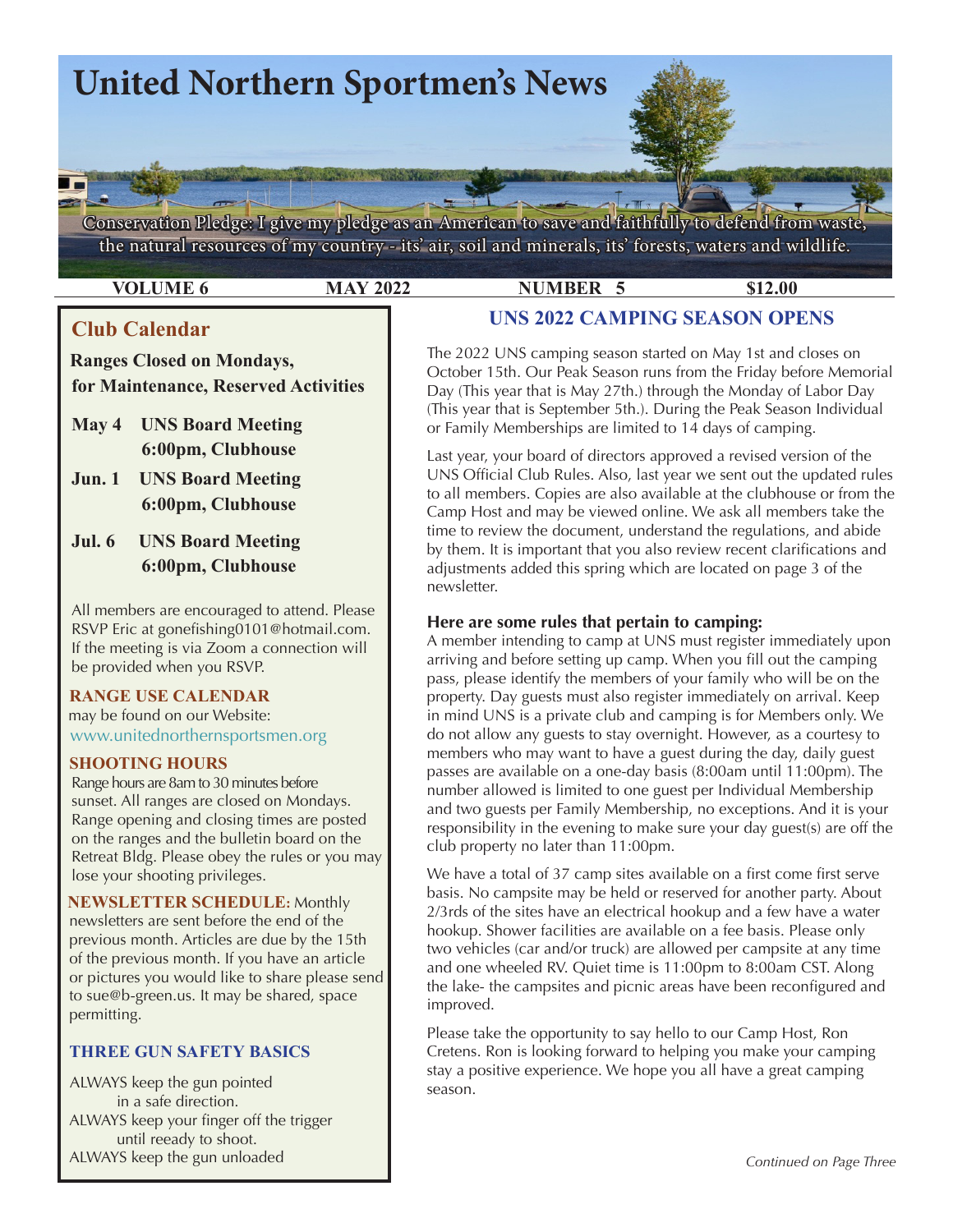## **UNS BOARD OF DIRECTORS MEETING April 6, 2022**

**Call to Order (Via Zoom):** by President Tom Wasbotten at 6:04 pm.

 **Conservation Pledge. Roll Call of Officers:** Tom Wasbotten, Lance Parthe, Bob Kuettel, Tina Sund, Gene Shaw, Jeff Jarvela, Vickie Jensen, John Bathke, Eric Hansen, Keith Darsow, John Jones, Ron Cretens, Maggie Cretens. **Excused Officers:** Lance Haavisto. **Members Present:** Sue Bathke.

**Correspondence:** Gnesen Newsletter, Prop Tax form. Tom Wasbotten reports we received package from Mary Leppala containing Ned Smith art glasses. Secretary will send a thank you note..

**Agenda Additions & Approval:** Motion to approve the agenda (M/S/C).

**Reading of Minutes:** Eric Hansen read the minutes from the Board of Directors March 2, 2022 meeting. Motion made to accept the minutes as corrected (M/S/C)**.**

**Treasurer's Report:** Tina Sund as of 3/31/22: We will now be receiving a monthly garbage bill due to the increase in gas price, Property tax bill states that the value of UNS property decreased from \$220,800.00 to \$172,200.00. Tax bill for 2022 is \$1922.00 which Tina will pay in full instead of 2 payments. Motion made to approve the report (M/S/C).

**Membership Secretary's Report:** Tina Sund as of 3/31/22: Current membership is 1628. Individual Membership renewals: 26 and 2 new, Family Membership renewals: 39 and 5 new. 151 renewals are coming up, 39 expired memberships.

#### **Other Reports:**

**Web Master – Eric Hansen:** Eric made updates to the range reservations, home page and events page on the UNS website and Facebook page.

**Facilities Committee:** Lance Parthe will meet with John Jones on what repairs are needed to the boat launch. He & Ron met with Continental Conveyor Belt on the Range regarding belt donations for range backstop. Ranges were monitored, Howie Farmer is now out of town & unavailable & Lance is looking for volunteers to fill in time slots. He says the boats and trailers are getting bigger and we may need to extend the ramp further into the water to accommodate larger boats. Keith Darsow and John Bathke volunteered their help.

**Range and Grounds Calendar:** Lance Parthe states that Steve Holt reserved range for Monday, Sept 5.

**Incident Report:** Lance Parthe reported that there were no incidences.

**Grants Committee:** Gene Shaw said there was nothing to report.

**Volunteer Awards Committee:** Vickie Jensen reports the jackets have arrived for Ron Cretens & Mike Hart and Howie Farmer's jacket is on order.

**Communications Committee:** John Bathke had nothing new to report.

#### **OLD BUSINESS:**

**Website:** Lance Parthe is asking for descriptive material from board members to be entered onto the new website. **Campground Committee:** Tom Wasbotten says they met one time and will continue to meet. **Volunteer Awards Committee**: Vickie Jensen and Tom Wasbotten have not met yet.

#### **NEW BUSINESS:**

**Accounting Systems Review – Tom Wasbotten:** Tom spoke with Bob Kuettel regarding his request to review our accounting systems. Bob will form a committee to begin the process. Bob says It's been 5-6 months since we last audited the checkbook and the committee will look at it at the same time.

**Long Lake Conservation Camp Applicant – Tom Wasbotten:** Tom read a letter from Ana Wollette. Motion by Gene Shaw, 2nd Jeff Jarvela to approve sending heTr to LLCC, carried. Tom will inform Ana & her father that her request has been approved. Tina suggested setting a limit on how many kids to send this year. Lance Parthe made a motion to have a cut-off date and limit the # of applicants, 2nd by Eric Hansen. Discussion followed with comments by Keith Darsow, Tom Wasbotten, Tina Sund and Lance Parthe. Lance withdrew his motion: it will be discussed at the next meeting.

Tom spoke on donation requests for Trap Shooting Clubs. Tom asked John Jones if Lakeview Christian Academy would be requesting a donation.

**Summer Fishing Contest – Tom Wasbotten:** Gene Shaw says Island Lake has a lot of fishing contests scheduled this summer. Gene suggested we not hold a walleye contest or, hold it to later in the season**.** 

**Members sick or in distress:** Don Solom, a life member, passed away.

**Next Meeting Date & Adjournment:** In Person meeting at the clubhouse Wednesday, May 4th, 6 pm. Motion made to adjourn at 7:11 pm (M/S/C).

Respectfully submitted by Eric Hansen, Secretary.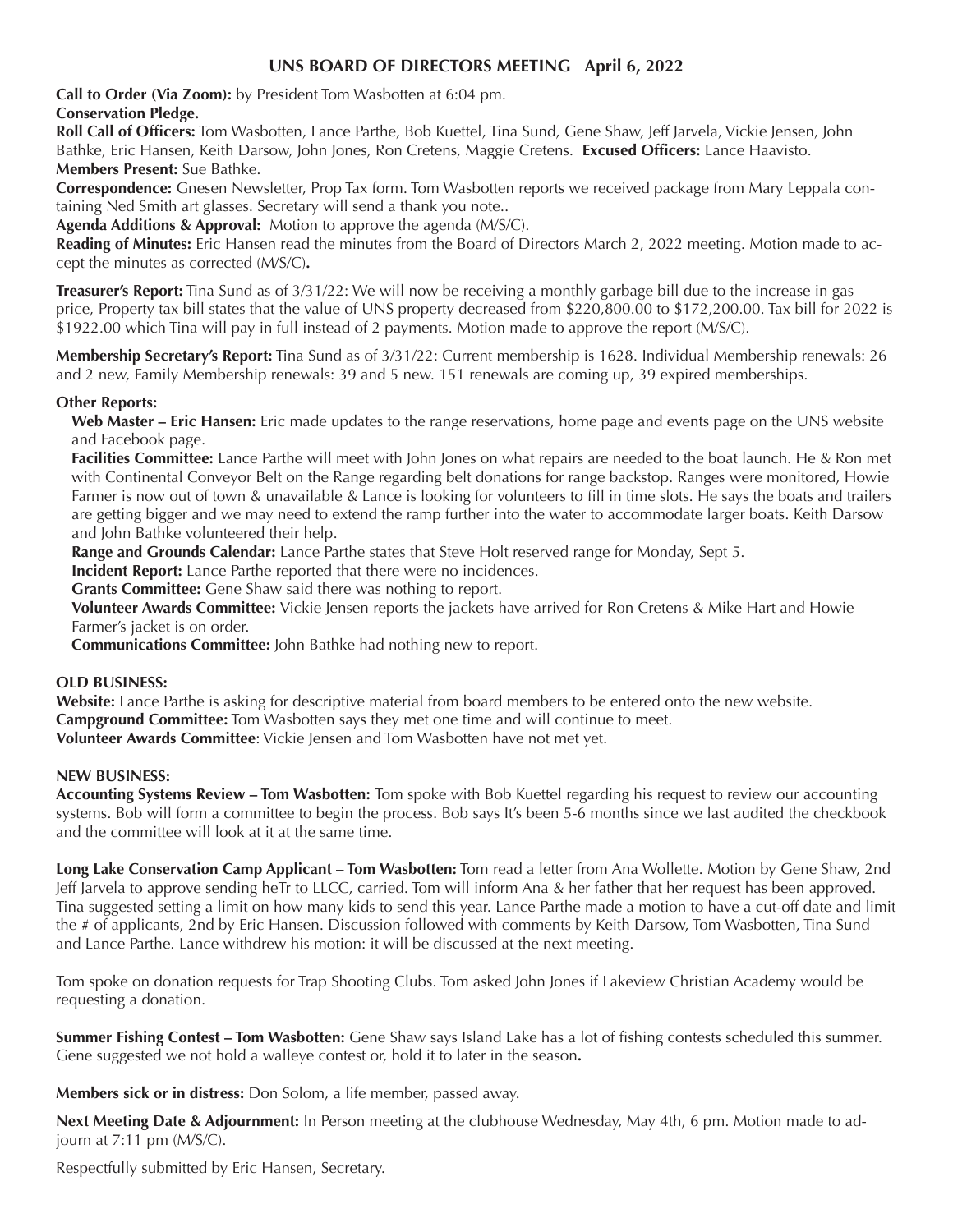# **Camping Rules Clarifications Effective May 5, 2022**

Some rules clarifications were recently passed at the May 2022 Board of Directors meeting of which all members should be aware. The full language will be made available in an updated version of the rules. Consult with the Camp Host for details and further information. All clarifications are designed to resolve issues from prior years. The following is a shortened version, but does include the key clarifications.

#### **Membership and Membership Information**

Individual Membership – One individual over 18 years of age. You must be 18 to possess a UNS membership.

Family Membership – A Cohabitating couple and, if their children are living in the household, includes those under 18 years of age, but only when accompanied by at least one of their parents while on UNS property. Also, includes a family unit headed by a single parent or legal guardian who wants to include their children living in the household under the age of 18, but only when accompanied by that parent or legal guardian while on UNS property.

Members will be held responsible for their day guests. **Second Sentence Repealed.** (See Guests Section for more information.)

### **Guest Information**

Any guest under age 18 years of age is only allowed on the property when they are the guest of a parent member or a person possessing a family membership and is also accompanied by one of their parents.

Guest parking will be restricted to off site roadside parking during major holiday weekends or events or other times when 28 or more campsites are occupied.

#### **Range Rules**

UNS R2 Children under the age of 18 years of age must be with a parent or legal guardian member at all times on all shooting ranges and archery areas.

#### **Waterfront and Boat Launch Rules**

UNS W7 Vehicles with trailers must park to the east of the main boat area and is reserved for non-campers.

UNS W8 Vehicles without trailers must park on the north side by the rope fence and is reserved for non-campers.

#### **Campground Information**

All Members who wish to camp must register their sleeping unit immediately upon arrival and cannot occupy a campsite prior to the arrival of that sleeping unit. A membership is limited to one camping site per day.

After October 1st, no amenities or electric hookups will be available.

All campsites are on a first come, first served basis. No member shall, in any way, attempt to reserve in advance, a campsite for themselves or anyone else.

UNS C1 Married couples, if both chose to have single memberships, cannot double their number of camping days from 14 to 28 if camping together.

UNS C2 Campers registering to camp on a site must spend the entire night at that campsite for each calendar day they intend to stay. **Previous UNS C2 Repealed.**

UNS C8 Members or nonmembers may not leave personal property, including motor vehicles, overnight on UNS property except if you are overnight camping at the UNS campground. **Previous UNS C8 Repealed.**

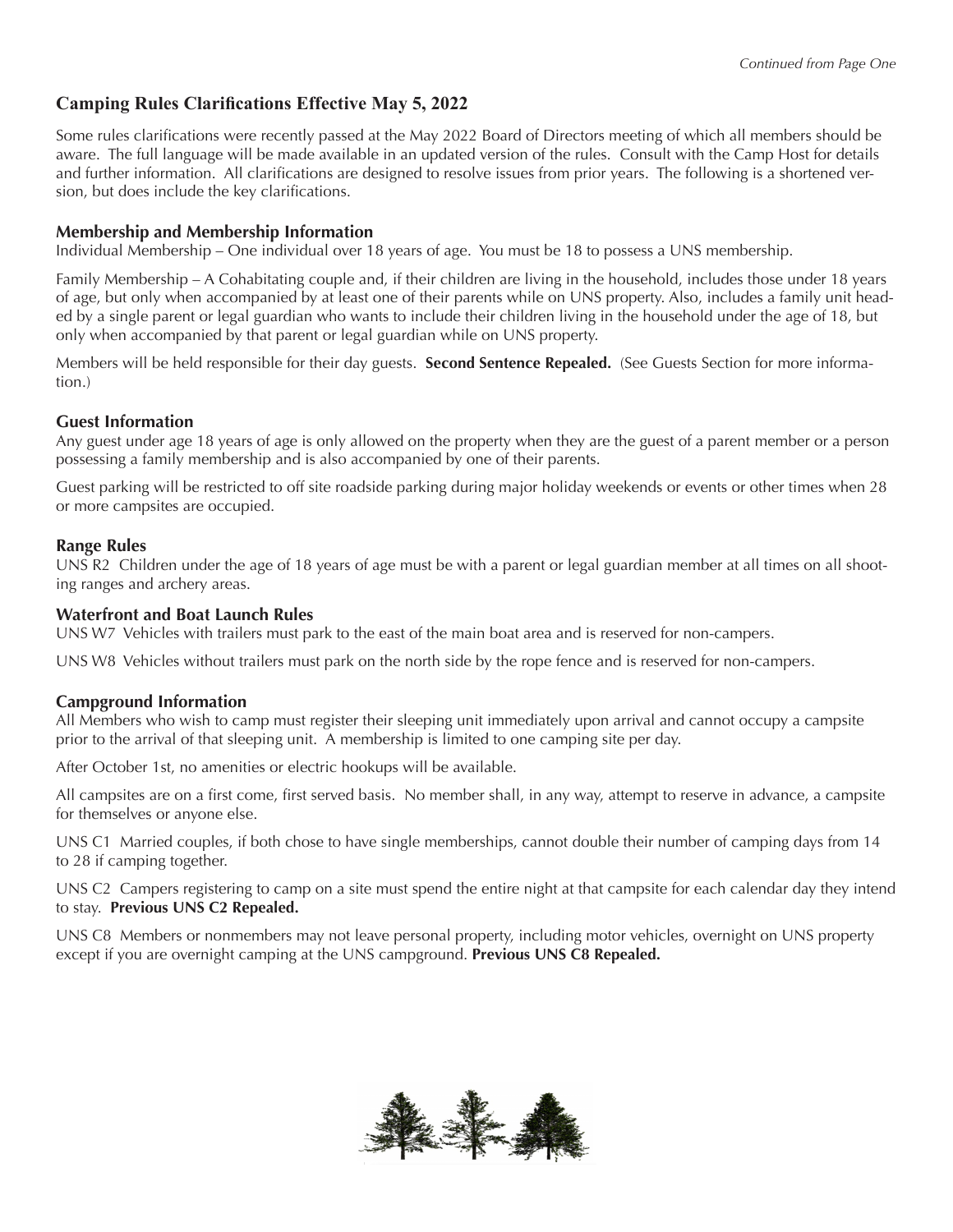# **THE FIRST STATE OF MINNESOTA FISHING SUMMIT**

ROGERS, Minn. – In a place where they undercount 10,000 lakes right on the official license plates, Minnesota should rightfully be known as the State of Fishing. At least that is the opinion of MN-Fish, which started in 2018 to be a "squeaky wheel" at the state Legislature.

With the 2022 walleye fishing opener just days away – despite ice still covering many northern Minnesota lakes – the lobbying and fishing promotion group brought together varied interests from throughout Minnesota on Tuesday for the first State of Minnesota Fishing Summit. What followed was several hours of information and opinion on what is working and what needs work in the world of fishing on Minnesota's myriad waterways.

"We believe that Minnesota is the State of Fishing, and we want to keep it that way," said Ron Schara, the longtime outdoors writer and TV host who serves as the MN-Fish president. He stated his perception that there is a lack of adequate investment in things like fish hatcheries and public water access points.

While offering no pledges of funding, DNR commissioner Sarah Strommen noted that Minnesota has a historic budget surplus and called this a "once-in-a-generation opportunity" to invest in fishing needs in the state. She noted the importance of the outdoors and the skyrocketing popularity of socially distanced activities like fishing, hiking and camping during the COVID pandemic, that allowed countless Minnesotans to get out of the house while staying safe from transmission of the virus.

Minnesota Gov. Tim Walz pledged his support for the two MN-Fish bonding proposals, which seek \$60 million for fish hatcheries and \$37 million for improved public water access. Walz acknowledged the sharp ideological divide currently in Minnesota politics, but said that fishing can and should rise above dug-in positions. "I think in Minnesota, protection of our outdoor activities – especially fishing – transcends partisan politics," said Walz.

"In many ways, there are the good old days," said Brad Parsons, who is in charge of statewide fisheries for the DNR, noting things like the growth of bass fishing and the increasing numbers of young people and people of color getting involved in fishing. There is also growth in new types of fishing – exploring smaller, shallower waterways via kayak or bowfishing – and potential new crowds of anglers to reach.

The dark clouds that challenge the industry come from things like climate change, which is moving the fish reproduction timelines and seasons due to warmer waters, runoff from agricultural operations that can pollute lakes and rivers, and the advancement of fishing electronics, which one speaker noted may eventually change the name of the activity from "fishing" to "catching."

Tuesday's attendees included resort owners, regional tourism directors, fishing education promoters, DNR conservation officers and officials from several state agencies. It was a free-flowing marketplace of ideas on how to continue to grow fishing in the state, which is part of the Minnesota identity, to be sure. Minnesota Department of Employment and Economic Development Commissioner Steve Grove noted that nearly 50 years later, the lasting iconic image of Minnesota for many around the nation is former Gov. Wendell Anderson, smiling while he held a fresh-caught northern pike aloft on the cover of "TIME" magazine in August 1973.

But, Grove noted, fishing is also a \$4.4 billion industry encompassing everything from the small-town bait shops, where folks pick up shiner minnows and leeches on their way to the lake, to major high-profile employers like Clam Outdoors, which hosted the meeting at their headquarters just off Interstate 94.

One point of emphasis was finding ways to reach the next generation of anglers in the state. A Clam employee asked for a show of hands among the dozens in the room to see how many were 30 or younger. There was one. It underscored the need for a youth-based effort to reach the "YouTube and TikTok crowd," get them to try fishing, and stick with fishing as a lifelong activity.

Walz noted the growth in high school sports like clay target shooting and fishing show that the next generation is discovering the outdoors on its own.

"This tradition is alive and well with the number of young people getting involved," Walz said. "We were worried just a few years ago and wondering what we were going to do. Nobody was getting into hunting, nobody was getting into fishing. We were all getting gray…That is no longer an issue. It's exploding. They get it, and they love it. And now we need to leave them a legacy where they can actually do it."